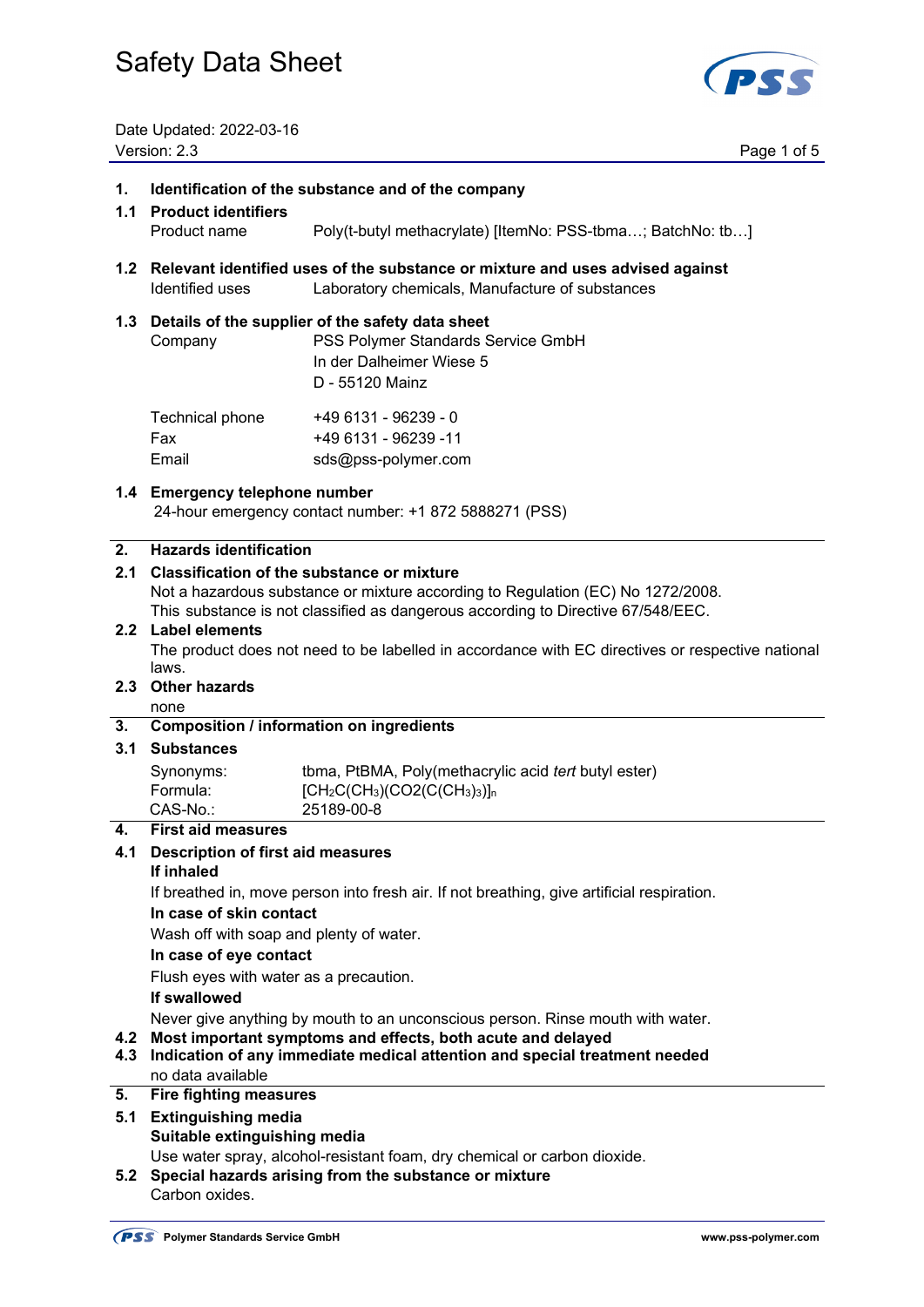

| Product name:            | Poly(t-butyl methacrylate) |             |
|--------------------------|----------------------------|-------------|
| Date Updated: 2022-03-16 |                            |             |
| Version: 2.3             |                            | Page 2 of 5 |

Poly(t-butyl methacrylate)

|                                                                                                                                                                                                                                                                                                                             | 5.3 Advice for fire fighters                                                                                                                                                                                                                                                                                            |                                                                                                                                                                                   |  |
|-----------------------------------------------------------------------------------------------------------------------------------------------------------------------------------------------------------------------------------------------------------------------------------------------------------------------------|-------------------------------------------------------------------------------------------------------------------------------------------------------------------------------------------------------------------------------------------------------------------------------------------------------------------------|-----------------------------------------------------------------------------------------------------------------------------------------------------------------------------------|--|
|                                                                                                                                                                                                                                                                                                                             | Wear self contained breathing apparatus for fire fighting if necessary.                                                                                                                                                                                                                                                 |                                                                                                                                                                                   |  |
|                                                                                                                                                                                                                                                                                                                             | 5.4 Further information<br>no data available                                                                                                                                                                                                                                                                            |                                                                                                                                                                                   |  |
| 6.                                                                                                                                                                                                                                                                                                                          | <b>Accidental release measures</b>                                                                                                                                                                                                                                                                                      |                                                                                                                                                                                   |  |
| 6.1                                                                                                                                                                                                                                                                                                                         | Personal precautions, protective equipment and emergency procedures                                                                                                                                                                                                                                                     |                                                                                                                                                                                   |  |
|                                                                                                                                                                                                                                                                                                                             | Avoid dust formation. Avoid breathing vapors, mist or gas.                                                                                                                                                                                                                                                              |                                                                                                                                                                                   |  |
| 6.2                                                                                                                                                                                                                                                                                                                         | <b>Environmental precautions</b>                                                                                                                                                                                                                                                                                        |                                                                                                                                                                                   |  |
|                                                                                                                                                                                                                                                                                                                             | Do not let product enter drains.                                                                                                                                                                                                                                                                                        |                                                                                                                                                                                   |  |
| 6.3                                                                                                                                                                                                                                                                                                                         | Methods and materials for containment and cleaning up                                                                                                                                                                                                                                                                   |                                                                                                                                                                                   |  |
|                                                                                                                                                                                                                                                                                                                             | Sweep up and shovel. Keep in suitable, closed containers for disposal.                                                                                                                                                                                                                                                  |                                                                                                                                                                                   |  |
| 6.4                                                                                                                                                                                                                                                                                                                         | <b>Reference to other sections</b>                                                                                                                                                                                                                                                                                      |                                                                                                                                                                                   |  |
|                                                                                                                                                                                                                                                                                                                             | For disposal see section 13.                                                                                                                                                                                                                                                                                            |                                                                                                                                                                                   |  |
| 7.                                                                                                                                                                                                                                                                                                                          | <b>Handling and storage</b>                                                                                                                                                                                                                                                                                             |                                                                                                                                                                                   |  |
| 7.1                                                                                                                                                                                                                                                                                                                         | <b>Precautions for safe handling</b>                                                                                                                                                                                                                                                                                    |                                                                                                                                                                                   |  |
|                                                                                                                                                                                                                                                                                                                             | preventive fire protection.                                                                                                                                                                                                                                                                                             | Provide appropriate exhaust ventilation at places where dust is formed. Normal measures for                                                                                       |  |
|                                                                                                                                                                                                                                                                                                                             | 7.2 Conditions for safe storage, including any incompatibilities                                                                                                                                                                                                                                                        |                                                                                                                                                                                   |  |
|                                                                                                                                                                                                                                                                                                                             | Store in cool place. Keep container tightly closed in a dry and well-ventilated place.                                                                                                                                                                                                                                  |                                                                                                                                                                                   |  |
| 7.3                                                                                                                                                                                                                                                                                                                         | Specific end use(s)<br>no data available                                                                                                                                                                                                                                                                                |                                                                                                                                                                                   |  |
| 8.                                                                                                                                                                                                                                                                                                                          | Exposure controls / personal protection                                                                                                                                                                                                                                                                                 |                                                                                                                                                                                   |  |
| 8.1                                                                                                                                                                                                                                                                                                                         | <b>Control parameters</b>                                                                                                                                                                                                                                                                                               |                                                                                                                                                                                   |  |
|                                                                                                                                                                                                                                                                                                                             | Components with workplace control parameters                                                                                                                                                                                                                                                                            |                                                                                                                                                                                   |  |
| 8.2                                                                                                                                                                                                                                                                                                                         | <b>Exposure controls</b>                                                                                                                                                                                                                                                                                                |                                                                                                                                                                                   |  |
|                                                                                                                                                                                                                                                                                                                             | Appropriate engineering controls                                                                                                                                                                                                                                                                                        |                                                                                                                                                                                   |  |
|                                                                                                                                                                                                                                                                                                                             | General industrial hygiene practice.                                                                                                                                                                                                                                                                                    |                                                                                                                                                                                   |  |
|                                                                                                                                                                                                                                                                                                                             | Personal protective equipment                                                                                                                                                                                                                                                                                           |                                                                                                                                                                                   |  |
|                                                                                                                                                                                                                                                                                                                             | <b>Eye/face protection</b>                                                                                                                                                                                                                                                                                              |                                                                                                                                                                                   |  |
|                                                                                                                                                                                                                                                                                                                             | such as NIOSH (US) or EN 166(EU).                                                                                                                                                                                                                                                                                       | Use equipment for eye protection tested and approved under appropriate government standards                                                                                       |  |
|                                                                                                                                                                                                                                                                                                                             | <b>Skin protection</b>                                                                                                                                                                                                                                                                                                  |                                                                                                                                                                                   |  |
|                                                                                                                                                                                                                                                                                                                             | Handle with gloves. Gloves must be inspected prior to use. Use proper glove removal technique<br>(without touching glove's outer surface) to avoid skin contact with this product. Dispose of<br>contaminated gloves after use in accordance with applicable laws and good laboratory practices.<br>Wash and dry hands. |                                                                                                                                                                                   |  |
|                                                                                                                                                                                                                                                                                                                             | The selected protective gloves have to satisfy the specifications of EU Directive 89/686/EEC and<br>the standard EN 374 derived from it.                                                                                                                                                                                |                                                                                                                                                                                   |  |
| <b>Body Protection</b><br>Choose body protection in relation to its type, to the concentration and amount of dangerous<br>substances, and to the specific work-place., The type of protective equipment must be selected<br>according to the concentration and amount of the dangerous substance at the specific workplace. |                                                                                                                                                                                                                                                                                                                         |                                                                                                                                                                                   |  |
|                                                                                                                                                                                                                                                                                                                             |                                                                                                                                                                                                                                                                                                                         |                                                                                                                                                                                   |  |
|                                                                                                                                                                                                                                                                                                                             |                                                                                                                                                                                                                                                                                                                         | Respiratory protection is not required. Where protection from nuisance levels of dusts are                                                                                        |  |
|                                                                                                                                                                                                                                                                                                                             | (EU).                                                                                                                                                                                                                                                                                                                   | desired, use type N95 (US) or type P1 (EN 143) dust masks. Use respirators and components<br>tested and approved under appropriate government standards such as NIOSH (US) or CEN |  |
| 9.                                                                                                                                                                                                                                                                                                                          | <b>Physical and chemical properties</b>                                                                                                                                                                                                                                                                                 |                                                                                                                                                                                   |  |
| 9.1                                                                                                                                                                                                                                                                                                                         | Information on basic physical and chemical properties                                                                                                                                                                                                                                                                   |                                                                                                                                                                                   |  |
|                                                                                                                                                                                                                                                                                                                             | Appearance                                                                                                                                                                                                                                                                                                              | Form: solid                                                                                                                                                                       |  |
|                                                                                                                                                                                                                                                                                                                             | Odour                                                                                                                                                                                                                                                                                                                   | no data available                                                                                                                                                                 |  |
|                                                                                                                                                                                                                                                                                                                             | <b>Odour Threshold</b>                                                                                                                                                                                                                                                                                                  | no data available                                                                                                                                                                 |  |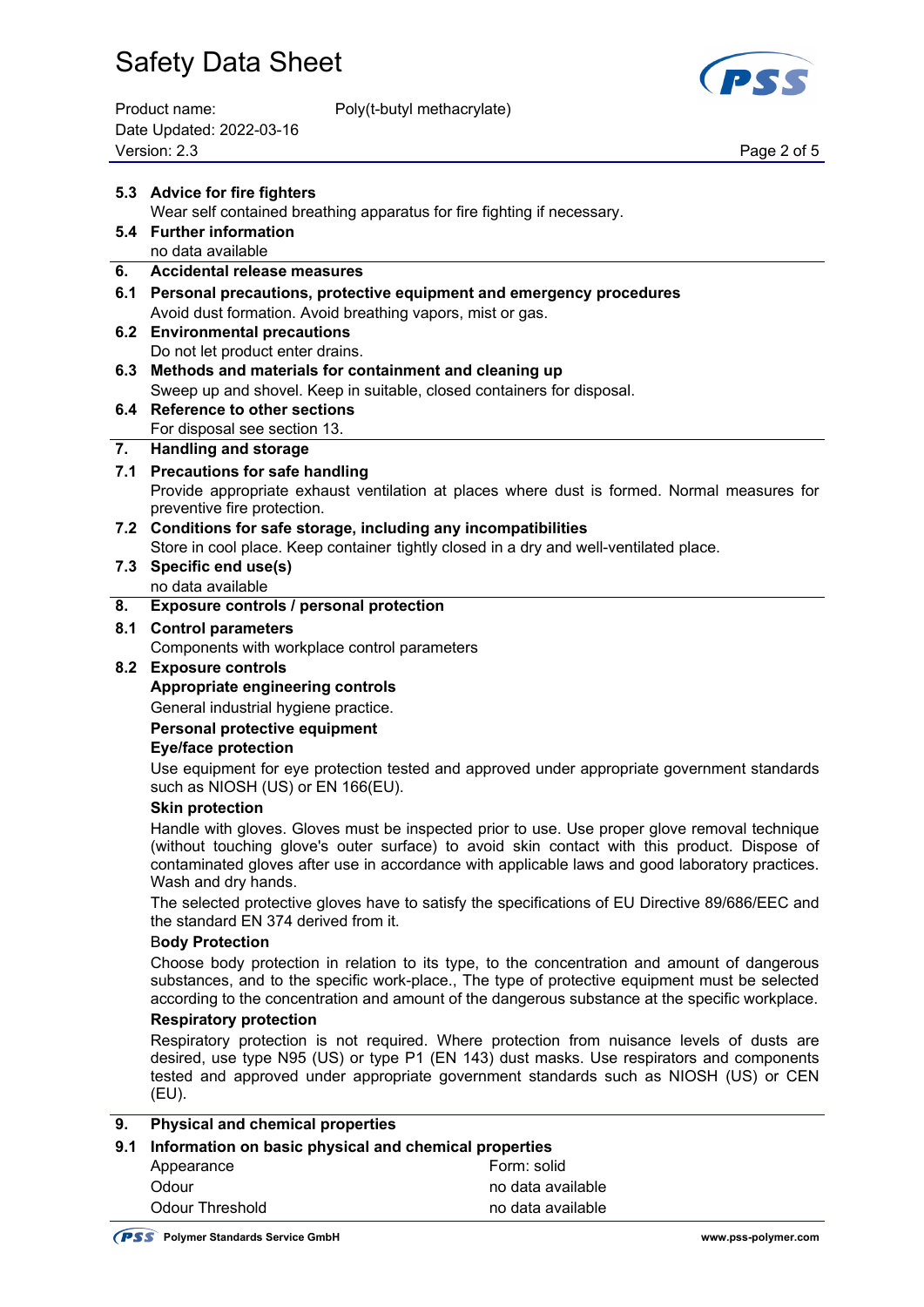Product name: Poly(t-butyl methacrylate)

pH no data available Melting point/freezing point no data available

Date Updated: 2022-03-16 Page 3 of 5<br>Version: 2.3 Page 3 of 5

 $\overline{10}$ . **10.1 Reactivity** 

 $10.2$ 

**10.3** 

 $10.4$ 

**10.5 Incompatible materials** 

**10.6 Hazardous decomposition products** 

 $\overline{11}$ .

| Initial boiling point and boiling range          | no data available                                                               |  |  |
|--------------------------------------------------|---------------------------------------------------------------------------------|--|--|
| <b>Flash Point</b>                               | no data available                                                               |  |  |
| Evaporation rate                                 | no data available                                                               |  |  |
| Flammability                                     | no data available                                                               |  |  |
| Upper/lower flammability or explosive limits     | no data available                                                               |  |  |
| Vapour pressure                                  | no data available                                                               |  |  |
| Vapour density                                   | no data available                                                               |  |  |
| Relative density                                 | no data available                                                               |  |  |
| Water solubility                                 | no data available                                                               |  |  |
| Partition coefficient: n- Octanol/Water          | no data available                                                               |  |  |
| Auto ignition temperature                        | no data available                                                               |  |  |
| Decomposition temperature                        | no data available                                                               |  |  |
| Viscosity                                        | no data available                                                               |  |  |
| <b>Explosive properties</b>                      | no data available                                                               |  |  |
| Oxidizing properties                             | no data available                                                               |  |  |
| 9.2 Other safety information                     |                                                                                 |  |  |
| no data available                                |                                                                                 |  |  |
| 10. Stability and reactivity                     |                                                                                 |  |  |
| 10.1 Reactivity                                  |                                                                                 |  |  |
| no data available                                |                                                                                 |  |  |
| 10.2 Chemical stability                          |                                                                                 |  |  |
| no data available                                |                                                                                 |  |  |
| 10.3 Possibility of hazardous reactions          |                                                                                 |  |  |
| no data available                                |                                                                                 |  |  |
| 10.4 Conditions to avoid<br>no data available    |                                                                                 |  |  |
| 10.5 Incompatible materials                      |                                                                                 |  |  |
| Strong oxidizing agents                          |                                                                                 |  |  |
| 10.6 Hazardous decomposition products            |                                                                                 |  |  |
| Other decomposition products - no data available |                                                                                 |  |  |
| 11. Toxicological information                    |                                                                                 |  |  |
| 11.1 Information on toxicological effects        |                                                                                 |  |  |
| <b>Acute toxicity</b>                            |                                                                                 |  |  |
| no data available                                |                                                                                 |  |  |
| <b>Skin corrosion/irritation</b>                 |                                                                                 |  |  |
| no data available                                |                                                                                 |  |  |
| Serious eye damage/eye irritation                |                                                                                 |  |  |
| no data available                                |                                                                                 |  |  |
| Respiratory or skin sensitisation                |                                                                                 |  |  |
| no data available                                |                                                                                 |  |  |
| <b>Germ cell mutagenicity</b>                    |                                                                                 |  |  |
| no data available                                |                                                                                 |  |  |
| Carcinogenicity                                  |                                                                                 |  |  |
| IARC:                                            | No component of this product present at levels greater than or equal to 0.1% is |  |  |



### **Reproductive toxicity**

no data available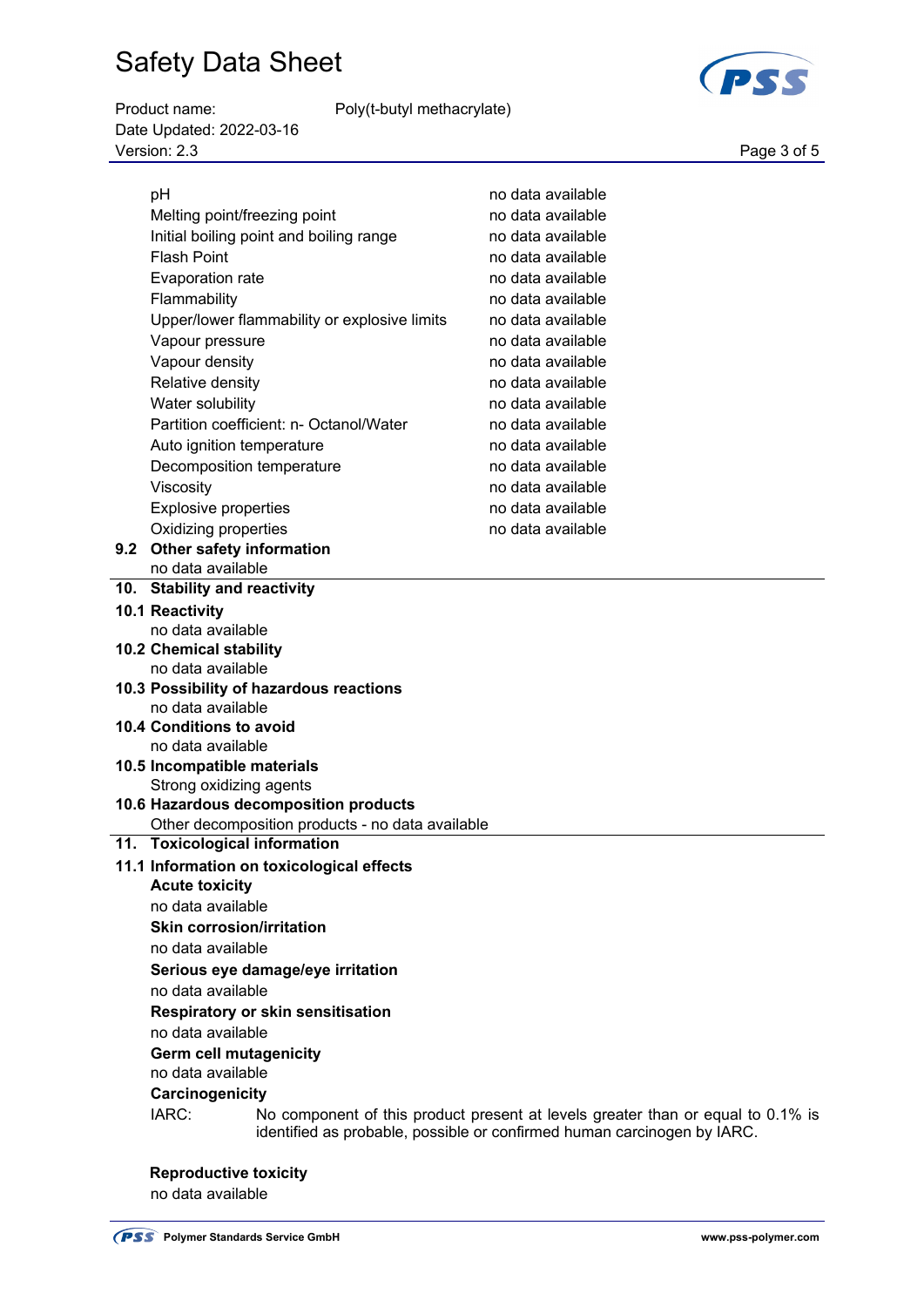

Product name: Poly(t-butyl methacrylate) Date Updated: 2022-03-16 Page 4 of 5<br>Version: 2.3 Page 4 of 5

| Specific target organ toxicity - single exposure |                                                                            |          |  |  |
|--------------------------------------------------|----------------------------------------------------------------------------|----------|--|--|
| no data available                                |                                                                            |          |  |  |
|                                                  | Specific target organ toxicity - repeated exposure                         |          |  |  |
| no data available                                |                                                                            |          |  |  |
| <b>Aspiration hazard</b>                         |                                                                            |          |  |  |
| no data available                                |                                                                            |          |  |  |
| <b>Potential health effects</b>                  |                                                                            |          |  |  |
| <b>Inhalation</b>                                | May be harmful if inhaled. May cause respiratory tract irritation.         |          |  |  |
| Ingestion                                        | May be harmful if swallowed.                                               |          |  |  |
| <b>Skin</b>                                      | May be harmful if absorbed through skin. May cause skin irritation.        |          |  |  |
| <b>Eyes</b>                                      | May cause eye irritation.                                                  |          |  |  |
| <b>Additional Information</b>                    |                                                                            |          |  |  |
| <b>RTECS: Not available</b>                      |                                                                            |          |  |  |
| 12. Ecological information                       |                                                                            |          |  |  |
| <b>12.1 Toxicity</b>                             |                                                                            |          |  |  |
| no data available                                |                                                                            |          |  |  |
| 12.2 Persistence and degradability               |                                                                            |          |  |  |
| no data available                                |                                                                            |          |  |  |
| 12.3 Bioaccumulative potential                   |                                                                            |          |  |  |
| no data available                                |                                                                            |          |  |  |
| 12.4 Mobility in soil                            |                                                                            |          |  |  |
| no data available                                |                                                                            |          |  |  |
| 12.5 Results of PBT and vPvB assessment          |                                                                            |          |  |  |
| no data available                                |                                                                            |          |  |  |
| 12.6 Other adverse effects                       |                                                                            |          |  |  |
| no data available                                |                                                                            |          |  |  |
| 13. Disposal considerations                      |                                                                            |          |  |  |
| 13.1 Waste treatment methods                     |                                                                            |          |  |  |
| <b>Product</b>                                   |                                                                            |          |  |  |
|                                                  | Offer surplus and non-recyclable solutions to a licensed disposal company. |          |  |  |
| <b>Contaminated packaging</b>                    |                                                                            |          |  |  |
| Dispose of as unused product.                    |                                                                            |          |  |  |
| 14. Transport information                        |                                                                            |          |  |  |
| 14.1 UN number                                   |                                                                            |          |  |  |
| ADR/RID: -                                       | IMDG: -                                                                    | IATA: -  |  |  |
| 14.2 UN proper shipping name                     |                                                                            |          |  |  |
| ADR/RID:                                         | Not dangerous goods                                                        |          |  |  |
| IMDG:                                            | Not dangerous goods                                                        |          |  |  |
| IATA:                                            | Not dangerous goods                                                        |          |  |  |
| 14.3 Transport hazard class(es)                  |                                                                            |          |  |  |
| ADR/RID: -                                       | IMDG: -                                                                    | IATA: -  |  |  |
|                                                  |                                                                            |          |  |  |
| 14.4 Packaging group                             |                                                                            |          |  |  |
| ADR/RID: -                                       | IMDG: -                                                                    | IATA: -  |  |  |
| <b>14.5 Environmental hazards</b>                |                                                                            |          |  |  |
| ADR/RID: no                                      | IMDG Marine pollutant: no                                                  | IATA: no |  |  |
|                                                  |                                                                            |          |  |  |
| 14.6 Special precautions for user                |                                                                            |          |  |  |
| <b>Further information</b>                       |                                                                            |          |  |  |
| no data available                                |                                                                            |          |  |  |